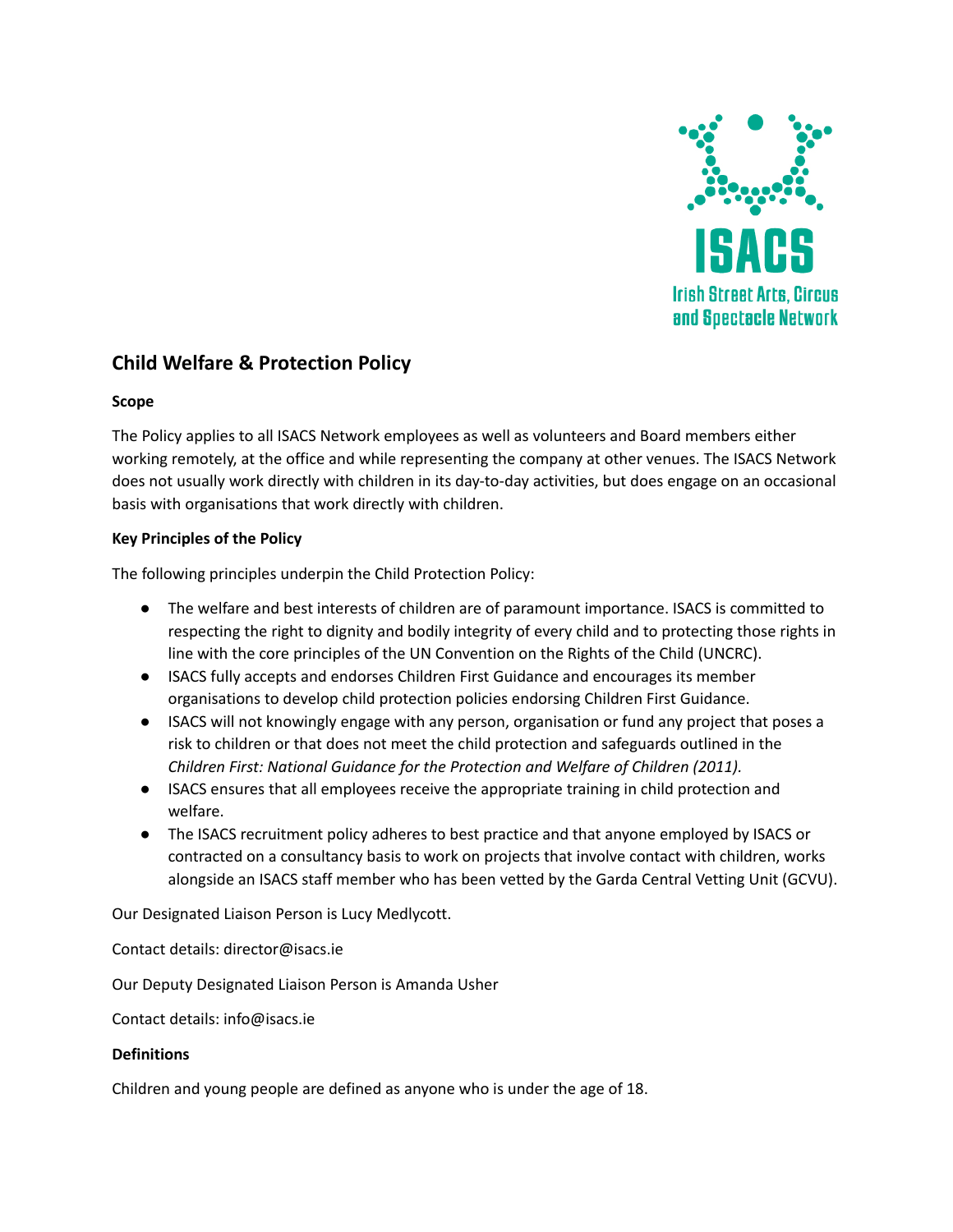A vulnerable adult is defined as anyone over the age of 18 who is:

- In need of community care services.
- Unable to care for themselves.
- Unable to protect themselves against significant harm or exploitation.

ISACS recognises that child abuse falls into four main categories as identified in the *Children First: National Guidance for the Protection and Welfare of Children*. These are:

- Neglect;
- Emotional abuse;
- Physical abuse;
- Sexual abuse.

Neglect: Neglect can be defined in terms of an omission, where the child suffers significant harm and impairment of development by being deprived of such things as food, clothing, warmth, hygiene, intellectual stimulation, supervision and safety, attachment to and affection from adults and/or medical care. Harm can be defined as the ill treatment or the impairment of the health and development of a child. Whether it is significant is determined by the child's health and development as compared to that which could reasonably be expected of a child of similar age. Neglect generally becomes apparent in different ways over a period rather than at one specific point. For example, a child whose height or weight is significantly below average may be being deprived of adequate nutrition. The threshold of significant harm is reached when the child's needs are neglected to the extent that his or her wellbeing and/or development are severely affected.

Emotional abuse: Emotional abuse is normally to be found in the relationship between a parent/carer and child rather than in a specific pattern of events. It occurs when a child's developmental need for affection, approval, consistency, and security are not met. Unless other forms of abuse are present, it is rarely manifested in terms of physical signs/symptoms. It includes, for example, persistent criticism and sarcasm, unresponsiveness of the parent/carer, use of over harsh disciplinary measures and exposure to domestic violence.

Emotional abuse can be manifested in terms of the child's behavioural, cognitive, affective or physical functioning. Examples of these include insecure attachment, unhappiness, low self-esteem, educational and developmental underachievement and oppositional behaviour. The threshold of significant harm is reached when abusive interactions dominate and become typical of the relationship between the child and the parent/carer.

Physical abuse: Physical abuse of a child is that which results in actual or potential physical harm from an interaction, or lack of interaction, which is reasonably within the control of a parent or person in a position of responsibility, power or trust. There may be single or repeated incidents.

Sexual abuse: Sexual abuse occurs when a child is used by another for his or her gratification or sexual arousal or for that of others.

All potential signs and symptoms of abuse or neglect must be examined in the total context of the child's situation and family circumstances. Even the most unusual injuries or presentations may or may not be accidental, and an open, objective and enquiring approach must be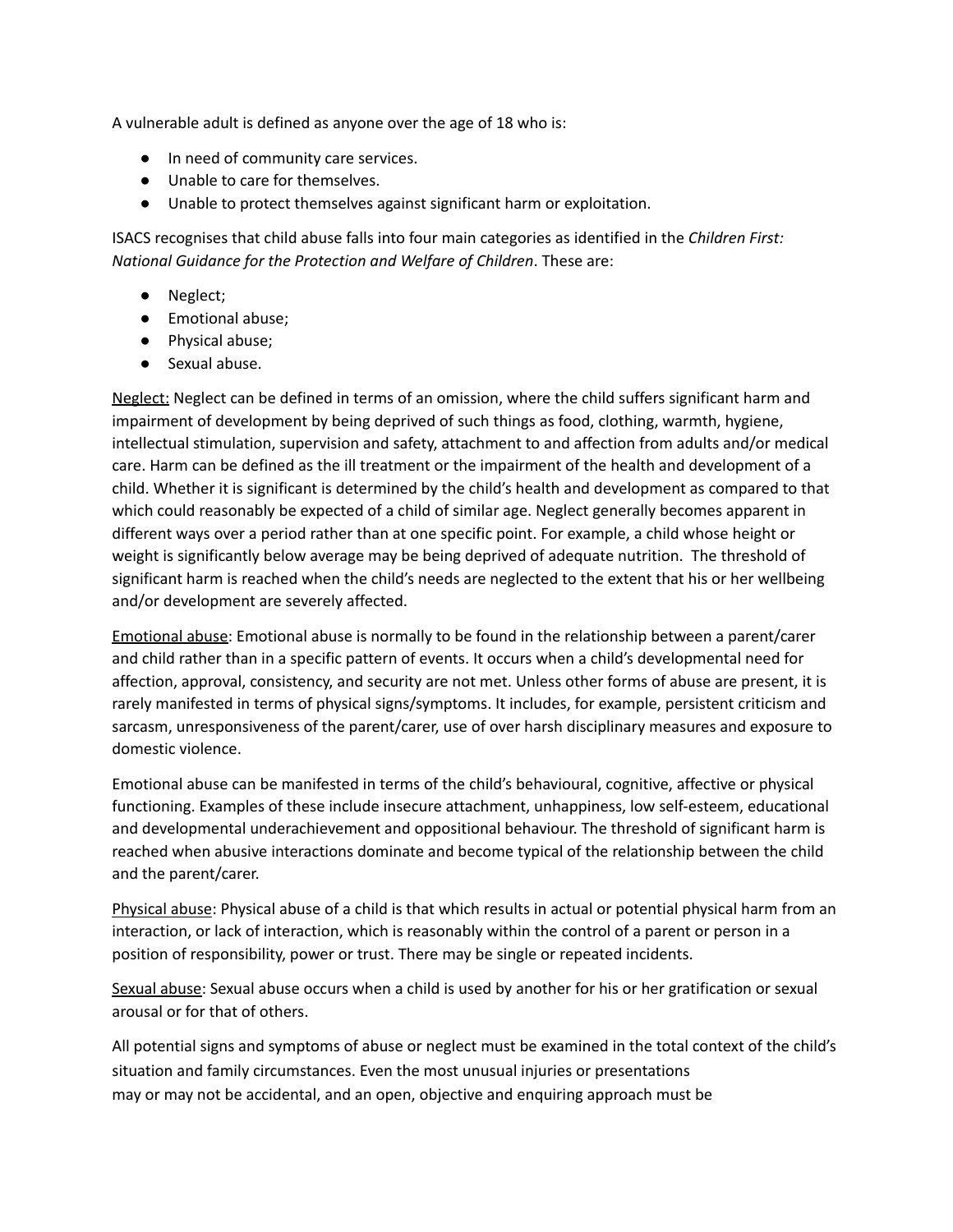taken in all circumstances. Staff should also be aware of the circumstances which may make some children more vulnerable to harm than others, and act in a respectful, yet responsibly vigilant manner when they notice signs or symptoms that may indicate a child in need or a child at risk of abuse or neglect

# **Recognising A Concern**

ISACS employees should be aware of the signs and symptoms of abuse and neglect, as well as the circumstances which may make children more vulnerable to harm. Ignoring what may be symptoms of abuse could result in ongoing harm to the child. Employees may become alert to the possibility of a child protection or welfare issue through their own observation of a concern, through an allegation reported to them by a service user or member of the public, or a child/adult may disclose abuse to them.

Note: ISACS employees do not investigate child protection concerns or welfare concerns. Employees record what they see and hear and pass it on to the Tusla Child and Family Agency or to the Gardai in an emergency.

# **Risk Factors for Consideration in Child Protection**

Alongside the signs and symptoms of abuse there may also be several known risk factors that need to be considered when responding to child protection concerns. Risk factors are features of a child's circumstances that are known to be associated with heightened risk to health, development and welfare. They can be grouped into four main domains: parent/caregiver factors, family factors, child factors, environmental factors.

Other factors that need to be considered are:

- Age of the child
- Domestic violence/Sexual violence
- Parental mental health problems
- Parental substance misuse
- Parental intellectual disability
- Unknown partners
- Poverty and social exclusion

### **Reasonable Grounds For Concern**

The following extract from Childrens First sets out examples, which are by no means an exhaustive list, of reasonable grounds for concern to report to the Tusla Child and Family Agency:

- A specific indication from the young person that he/she was abused.
- A specific indication from a third party that a young person was abused.
- Evidence, such as an injury, of behaviour which is consistent with abuse and unlikely
- to be caused another way.
- Signs of injury which are consistent with abuse and unlikely to be caused another
- way.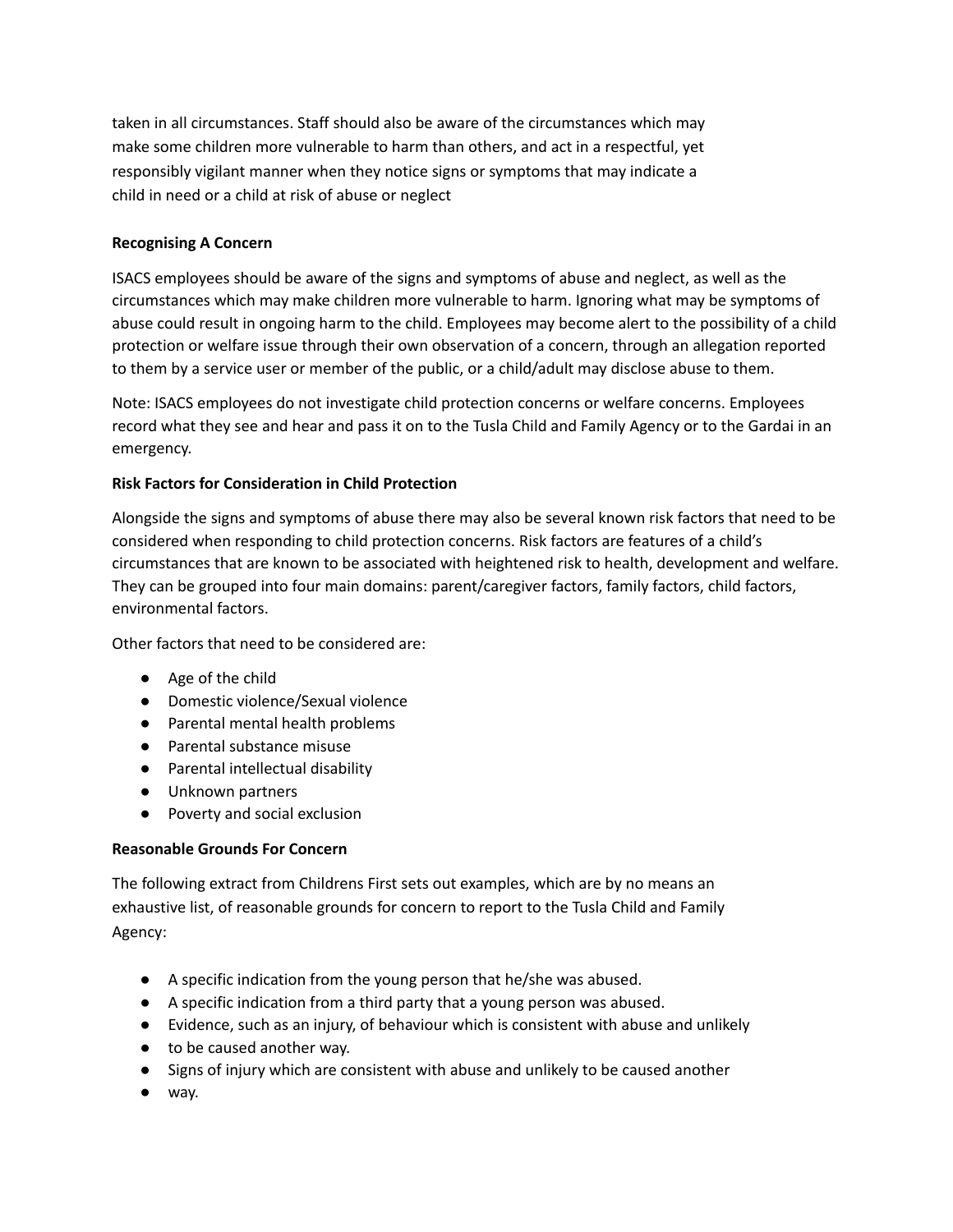- An injury or behaviour which is consistent both with abuse and with an innocent
- explanation but there are indicators supporting the concern that it may be a case of
- abuse. E.g. A pattern of injuries with an implausible explanation
- Consistent indication, over a period, that a child is suffering from emotional and
- physical neglect.

# **Responding To A Child/Young Person Who Discloses Abuse**

A young person may disclose an abuse/abuses perpetrated against them. It is essential that they feel supported in what may be an extremely traumatic experience. The act of disclosing is a huge act of trust and must be treated with respect, sensitivity and care. A child or young person may allege or disclose abuse or a welfare concern to any adult leader during their work with them. For this reason, all adults involved in the organisation need to be aware of the possibility and familiar with these guidelines on handling a disclosure.

ISACS employees must remember the following key points if they receive a disclosure of abuse or have a suspicion of abuse:

- The wellbeing of the young person is the most important consideration.
- The one thing you must not do is nothing.
- Never attempt to confront an alleged abuser.
- Do not investigate yourself. This is the job of the Child and Family Agency and/or Gardai.

# **Code of Behaviour between Employees and Children**

ISACS Employees must act in accordance with the Child Protection Policy, behave respectfully towards children at all times and maintain the standards of behaviour that are expected of them.

For the protection of all concerned, ISACS employees must never:

- **●** Engage in rough, physical games including horseplay with children.
- **●** Employees should be sensitive to the risks involved in such activities.
- **●** Allow or engage in inappropriate touching of any kind. While physical contact is a valid way of comforting, reassuring and showing concern for children, it should only take place when it is acceptable to all persons concerned. Touch should always be in response to the child's need and should always be appropriate to the age and stage of development of the child.
- **●** Be verbally abusive to a child, nor should they tell jokes of a sexual nature in the presence of children.
- **●** Physically restrain a child or young person unless the restraint is to:
	- a) Prevent physical injury of the child/other children/visitors or staff/yourself;
	- b) Prevent damage to valuable property;
	- c) Prevent or stop a criminal offence.

In all circumstances physical restraint must be appropriate and reasonable; otherwise, the act of restraint could be defined as assault.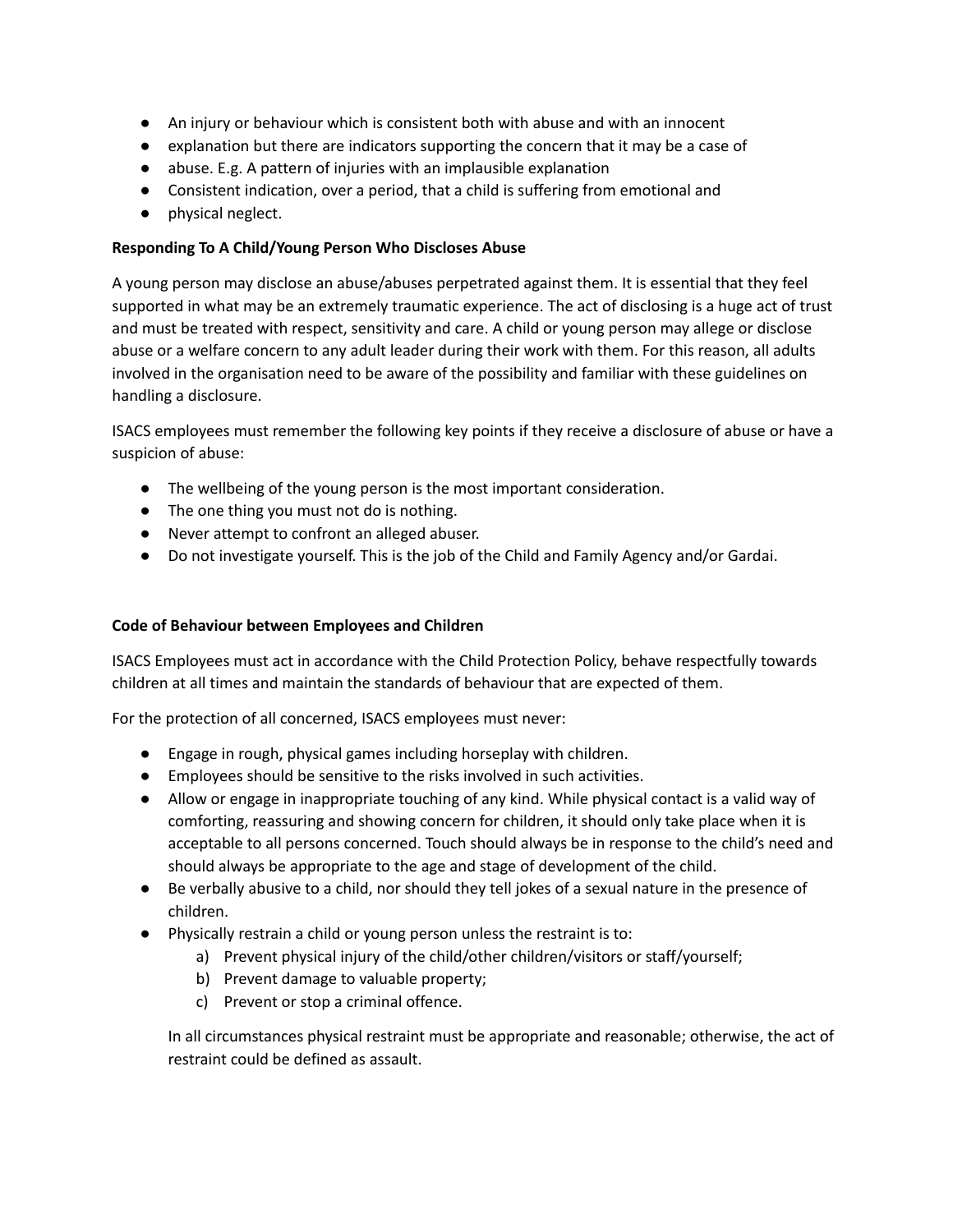● Do things of a personal nature for children that they can do for themselves or that their parent/leader can do for them. Employees should be sensitive to the possibility of developing favouritism, or becoming over involved or spending a great deal of time with any one child.

It is recommended, except in emergency situations, that staff do not:

- Travel alone with children or young people
- Go into a toilet cubicle with children unless another adult is present or gives permission (this may include a parent, member of staff or group leader)
- Spend time alone with a child on his/her own, including online. If you find yourself in a situation where you are alone with a child, ensure that you can be clearly observed or seen by others.

### **Membership Engagement and Offsite Work**

In situations where ISACS Employees are visiting members offsite that interact with children, there should always be a discussion and exchange of child protection and welfare policies between ISACS and the host venue.

When working offsite, ISACS staff should always adhere to the same code of behaviour and reporting procedures and policies as set out in this policy.

# **Digital Engagement**

In situations where ISACS employees may interact with children who have contacted the company online or digitally, the principle that the online space is an extension of the physical space should apply. All activities should be fully risk-assessed to ensure adherence to the child protection policy.

When working digitally, staff should always adhere to the same code of behaviour and reporting procedures and policies as set out in this policy.

### **Recruitment**

ISACS adopts the Public Appointments Service principles of fairness, transparency and parity when recruiting all employees, volunteers and freelance contractors. In all cases, each employee/volunteer/contractor must complete and sign a contract of employment (or related services agreement) along with relevant commencement forms. Each employee/volunteer/contractor must also confirm their compliance with this policy.

All employees will participate in recognised and appropriate Child Protection Training and complete Garda-vetting where necessary.

The National Vetting Bureau releases criminal history and other specified information on the person to be vetted to the recruiting organisation. The results of this vetting will impact on the decision to exclude a person from working or volunteering in ISACS.

# **Managing & Supervising Employees**

ISACS wishes to protect staff (paid and voluntary) and young people and in order to do this we will ensure that:

● New employees will take part in a mandatory induction training session.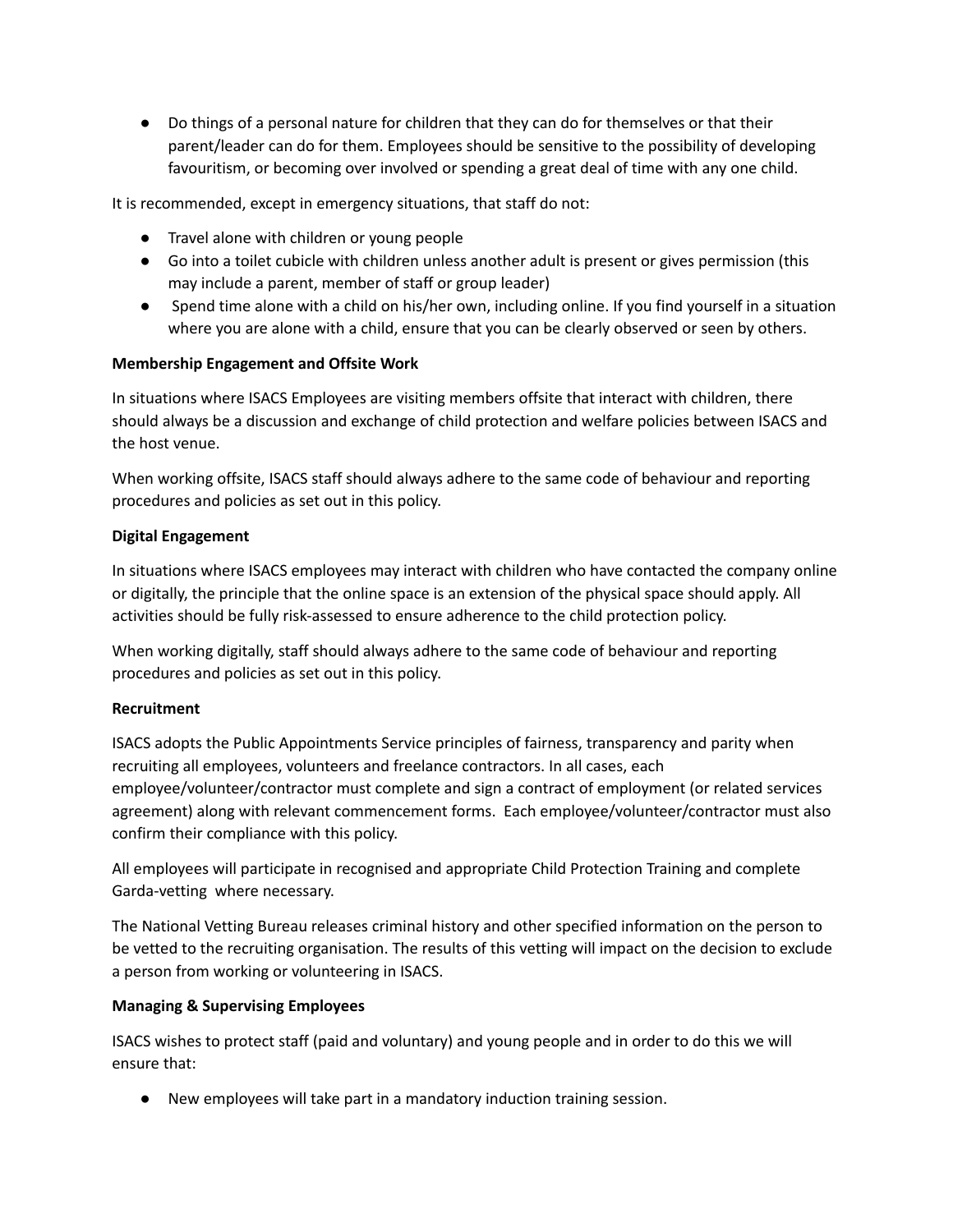- New employees are made aware of the organisation's code of conduct, child protection procedures, and the identity and role of the Designated Liaison Person.
- New employees undergo a probationary period.
- Existing employees will receive an adequate level of supervision and review of their work practises.
- Existing employees have read and signed the Child Safeguarding Statement & Child Safeguarding Policy & Procedures.
- Existing employees will be provided with child safeguarding training.

# **Designated Child Protection Officer**

The Designated Child Protection Officer & Liaison Person is:

- Lucy Medlycott, Executive Director.
- Contact: 00353 870541812 / director@isacs.ie

The Deputy Designated Child Protection Officer & Liaison Person is:

- Amanda Usher, Company Administrator and Membership Officer.
- Contact: info@isacs.ie

The function of the Child Protection Officer is as follows:

- Ensure that the Child Protection Policy is followed.
- Delegate responsibility to the appropriate employee(s).
- Ensure that the child protection policies and documents implement the principles and procedures of the National Guidance and Children First legislation.
- Review and update the company child protection policies and procedures.
- Act as a resource person to other employees, providing support and guidance in matters relating to child protection.
- Ensure that a detailed record of all persons working on behalf of ISACS who have access to children is kept by the organisation include the following:
	- o Full contact name and address.
	- o Description of their role.
	- o Confirmation that they have been vetted.
	- o Any other relevant information such as training or qualifications.
- Ensure that all employees who have access to children have received sufficient training in accordance with guidance and standards set down by the HSE under the Safeguarding Guidance for Organisations.
- Report suspicions and allegations of child abuse to the statutory authorities, i.e., Tusla or An Garda Síochána.
- Maintain proper records on all cases referred to him/her in a secure and confidential manner.

### **Mandated Persons**

Mandated persons have two main legal obligations under the *Children First Act 2015* in relation to reporting and assisting. [Schedule](https://www.irishstatutebook.ie/eli/2015/act/36/enacted/en/pdf) 2 of *The Children First Act 2015* outlines who qualifies as a mandated person. ISACS does not currently employ any person that qualifies as a mandated person.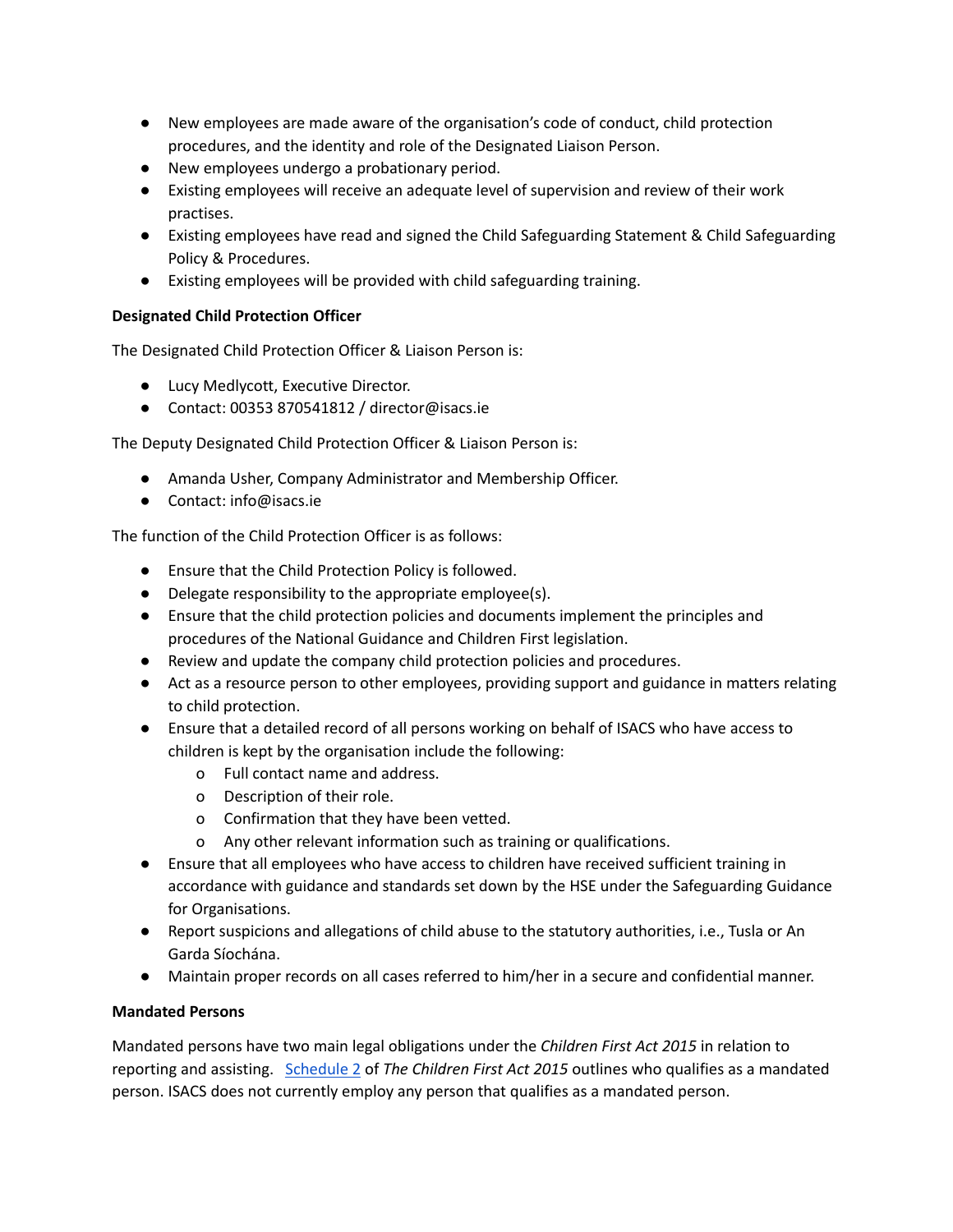### **Reporting Procedures**

When an ISACS employee is told or becomes otherwise aware or suspicious that a child/young person may have been, is being or is at risk of being abused or neglected, they should consider the situation calmly and be guided by the paramountcy principle, that the young person's protection and welfare must be the staff member's overriding concern. In these instances the following procedure should be followed:

Contact the designated Child Protection Officer who should make a referral to the TUSLA - Child and Family Agency (TUSLA)'s Social Work Service by using their Standard Report Form.

If the Child Protection Officer believes that the concern is urgent and that there is an imminent risk to a child, they should make the report by telephone and then follow it up with the completed form.

This procedure should be followed even where the suspicion arises in another organisational context but is disclosed to an employee visiting/working on that organisational site. In this instance the employee should report to the Child Protection Officer.

In the event of allegations being made against a staff member, the protection of the young persons is the first and paramount consideration. The company has a dual responsibility in respect of both the young person and the employees. The same person will not have the responsibility for dealing with both the reporting issues and the employment issues. An allegation against an employee must be assessed promptly and carefully.

# **Speaking to Parents/Guardians**

Children First Act 2015: Please note that in an emergency situation, where you believe the child is at risk of immediate harm, you should contact Tusla without delay before making a written report. Under no circumstances should a child be left in a situation that exposes him or her to harm or risk of harm, while waiting for Tusla to intervene. If you think the child is in immediate danger and you cannot contact Tusla, you should contact An Garda Síochána. In such an emergency situation, The Designated person must follow up with a mandated report to Tusla within three days.

The Designated person takes responsibility for informing a parent about a child protection concern/report. The Designated Person must discuss the situation with the Welfare committee or Deputy Designated Person before they inform a parent about a child protection report, to ascertain whether that they are putting themselves or a young person in any danger. The DP will liaise with the Child and Family Agency before informing a parent. If a decision is taken to go ahead and inform the parents/primary carers, the duty social worker can advise the Designated Person on the best way to do so.

# **Sharing Guiding Principles & Safeguarding Procedures**

Parents/guardians will be made aware of ISACSs guiding principles and child safeguarding procedures on initial contact with our service. In these instances, parents/guardians will be directed to the company website, where these documents can be viewed.

When communicating with parents/guardians, families, children and young people, all employees are expected to be mindful of possible literacy issues, language barriers and communication differences.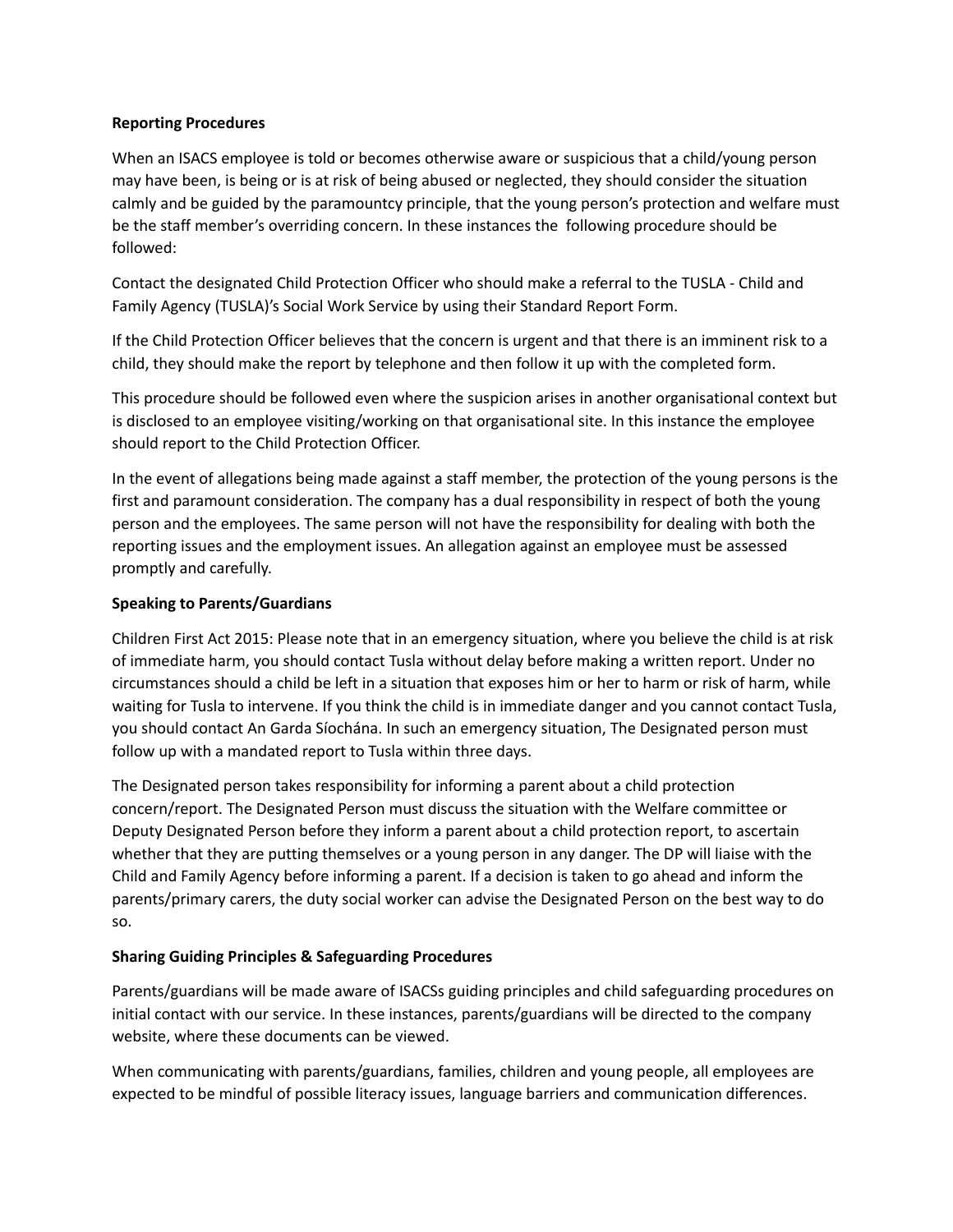### **Allegations Against an Employee**

In the case of allegations being made against an employee:

- The employee should be informed as soon as possible that an allegation has been made against them and the nature of the allegation.
- The parents/ guardians and the young person should be informed of actions planned and taken.
- The employee should be given an opportunity to respond.
- The ISACS Chairperson should be informed as soon as possible.
- Any action against the employee should be taken in consultation with Tusla and An Garda Síochána.
- After consultation the Chairperson will advise the accused and agreed procedures will be followed.
- In the case where allegations are made against the Child Protection Officer, it will be dealt with by the Chairperson.

# **Dealing With Retrospective Disclosures & Allegations**

If a retrospective disclosure made by an adult to an employee, that poses any risk to a child or young person who may be in contact with the alleged abuser, the allegation must be reported to Tusla Child and Family agency without delay following the same reporting procedures outlined above.

A concern about a potential risk to children posed by a specific person, even if the children are unidentifiable, should also be communicated to the TUSLA Child and Family agency.

# **Recording & Retention & Storage of Information**

In all situations, including those in which the cause of concern arises from a disclosure made in confidence, it is extremely important to record the details of an allegation or reported incident, regardless of whether or not a referral is subsequently made to a statutory agency. This should happen as soon as possible after an incident takes place.

Any reports/completed forms should be stored in a safe and secure location. The need for good record keeping at all stages of the child protection process cannot be overemphasized. Employees need to be mindful of the *General Data Protection Regulations 2018* and the *Freedom of Information Act*.

Adjustments cannot be made to an existing document. In the event of new developments/information, a new document should be completed which will accompany the existing document. These documents should be stored permanently as they belong to the organisation, not to the person who first made the report.

When an individual makes a report to the statutory authorities, the possibility always exists that they may be called to give evidence should legal action be taken. It is therefore important to record details of disclosure and any other relevant information that may have been heard and seen.

# **Confidentiality**